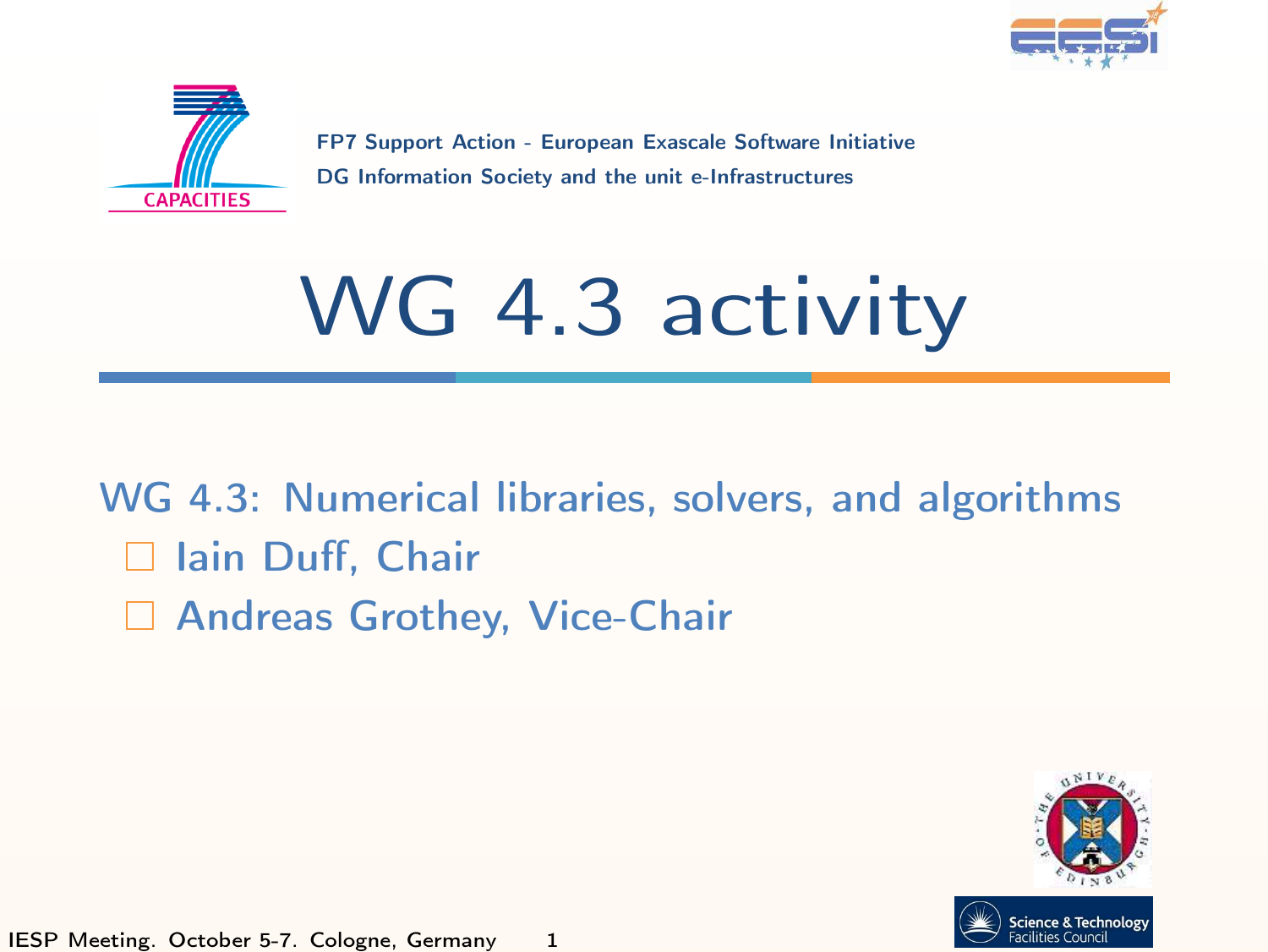

# Composition of Working Group 4.3 of EESI

| lain Duff              | <b>STFC/CERFACS</b>                                   | UK        | Sparse Linear Algebra                 |
|------------------------|-------------------------------------------------------|-----------|---------------------------------------|
| <b>Andreas Grothey</b> | University of Edinburgh                               | UK        | Cont & Stoch Optimization             |
| <b>Patrick Amestoy</b> | <b>ENSEEIHT-IRIT. Toulouse</b>                        | <b>FR</b> | <b>Sparse Direct Methods, Solvers</b> |
| Peter Arbenz           | <b>ETH Zürich</b>                                     | CН        | Eigenvalues, HPC                      |
| Jack Dongarra          | Tennessee/Manchester                                  |           | UK/US HPC, Numerical LA               |
|                        | Salvatore Filippone Università di Roma                | IΤ        | <b>Numerical Software</b>             |
| <b>Mike Giles</b>      | University of Oxford                                  | UK        | GPU, CFD/Finance                      |
| Luc Giraud             | <b>INRIA Bordeaux</b>                                 | FR.       | Iterative & Hybrid Methods            |
| <b>Thorsten Koch</b>   | Zuse-Institut Berlin                                  | DE.       | <b>Combinatorial Optimization</b>     |
| Bo Kågström            | Umeå University                                       | SE.       | HPC, Dense Linear Algebra             |
| Karl Meerbergen        | K.U. Leuven                                           | BE.       | Preconditioners. ExaScience Lab       |
| Volker Mehrmann        | <b>TU Berlin</b>                                      | <b>DE</b> | Linear Algebra, HP Applications       |
| <b>Gerard Meurant</b>  | $ex$ -CEA                                             | <b>FR</b> | <b>HPC. PDE solution</b>              |
|                        | François Pellegrini Université de Bordeaux & INRIA FR |           | Partitioning                          |
| Julius Žilinskas       | <b>Vilnius University</b>                             | LT        | Global Opt. Meta-heuristics           |

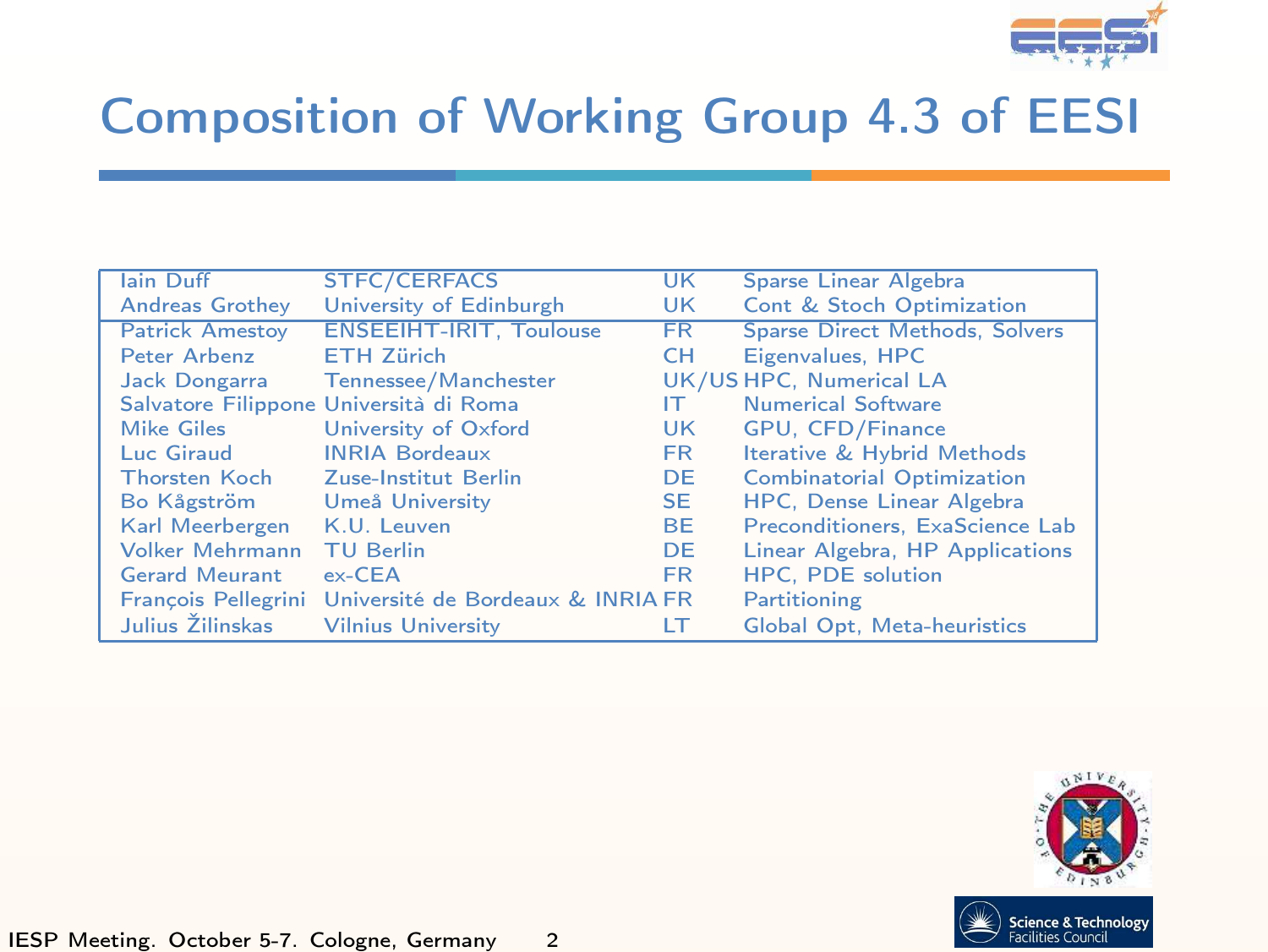

### General comments on area covered

- $\Box$  An enabling technology
- Motivated by needs of applications and critical to their success
- □ Much interdependence between areas
- Hierarchically structured
- Importance of also working at Peta and Terascale level
- $\Box$  Will illustrate main issues and some solutions
- $\Box$  Also highlight **European involvement** and support required

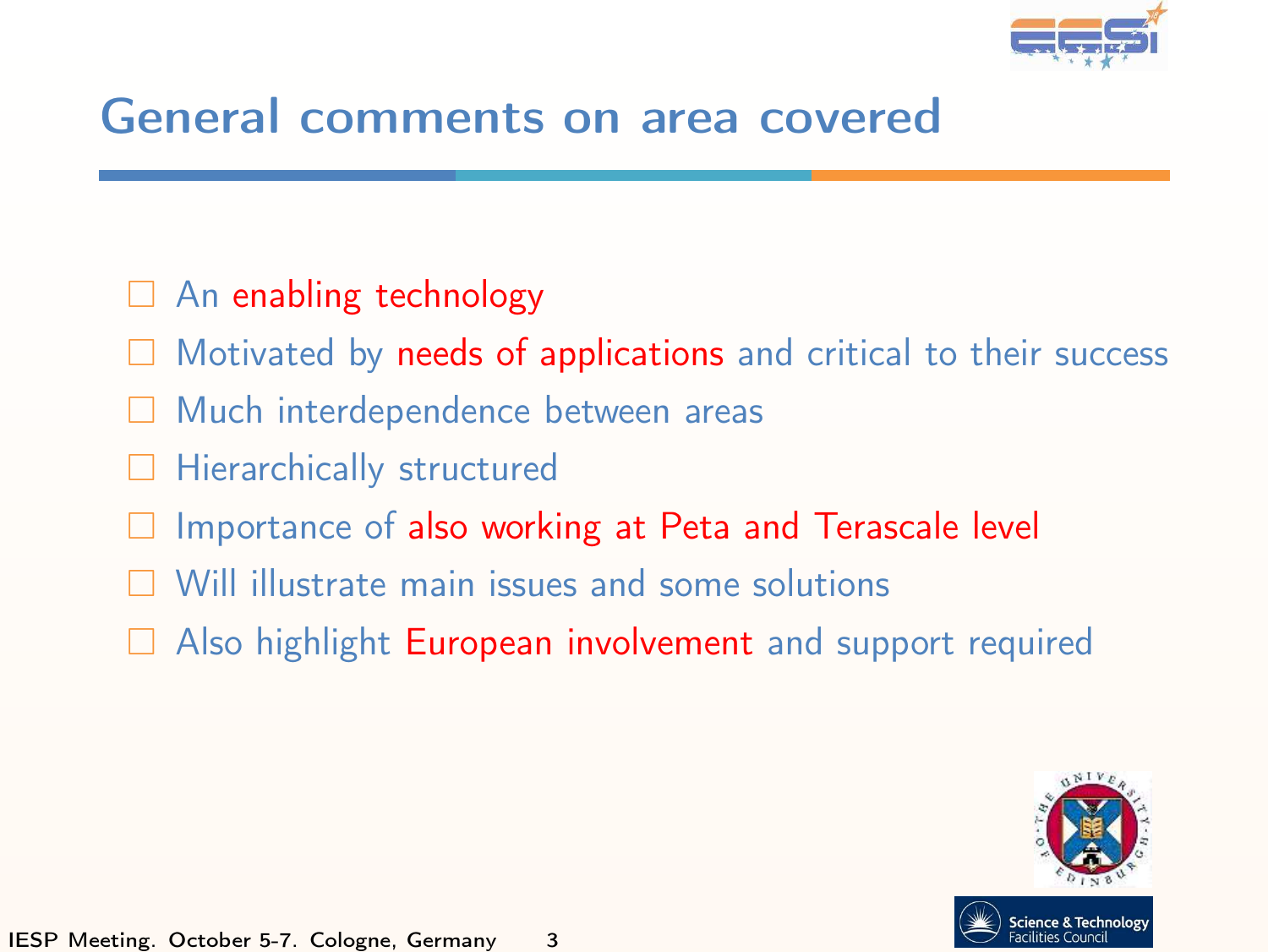

#### Main areas covered in our report

- $\Box$  Dense linear algebra
- $\Box$  Graph and hypergraph partitioning
- $\Box$  Sparse direct methods
- $\Box$  Iterative methods for sparse matrices
- Eigenvalue problems, model reduction
- **Optimization**
- $\Box$  Control of complex systems
- $\Box$  Structured and unstructured grids

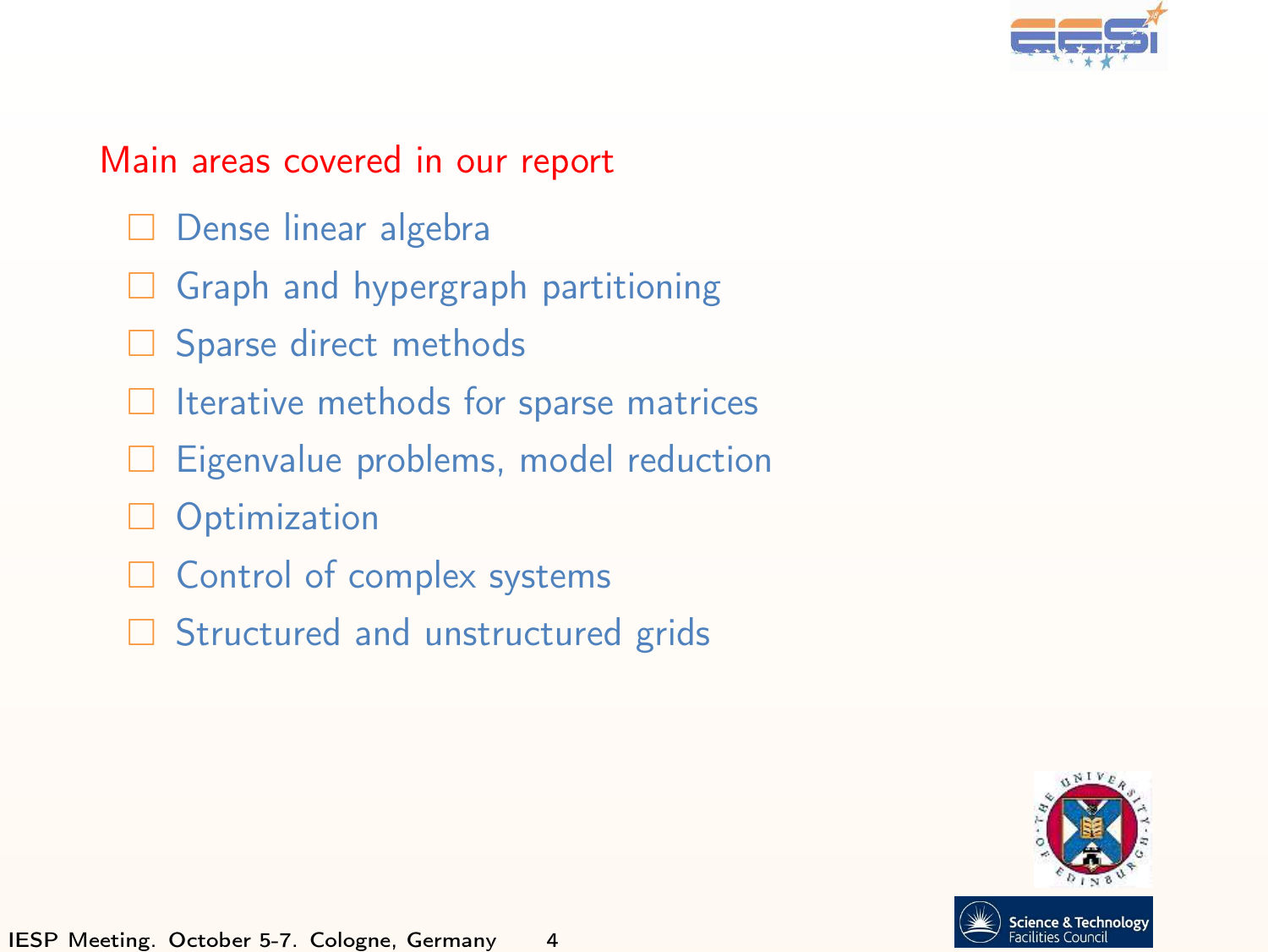

### Software stack

The use of libraries will be **hierarchic**, for example, from bottom up, we may have:

- $\Box$  BLAS (eg dense matrix-matrix multiplication)
- $\Box$  Dense linear algebra
- $\Box$  Sparse solver
- Hybrid solver
- $\Box$  Optimization/Eigenvalues/Control

Another issue is the relationship of the solver to the application. How specific is it to the application and are we concerned by special purpose hardware.

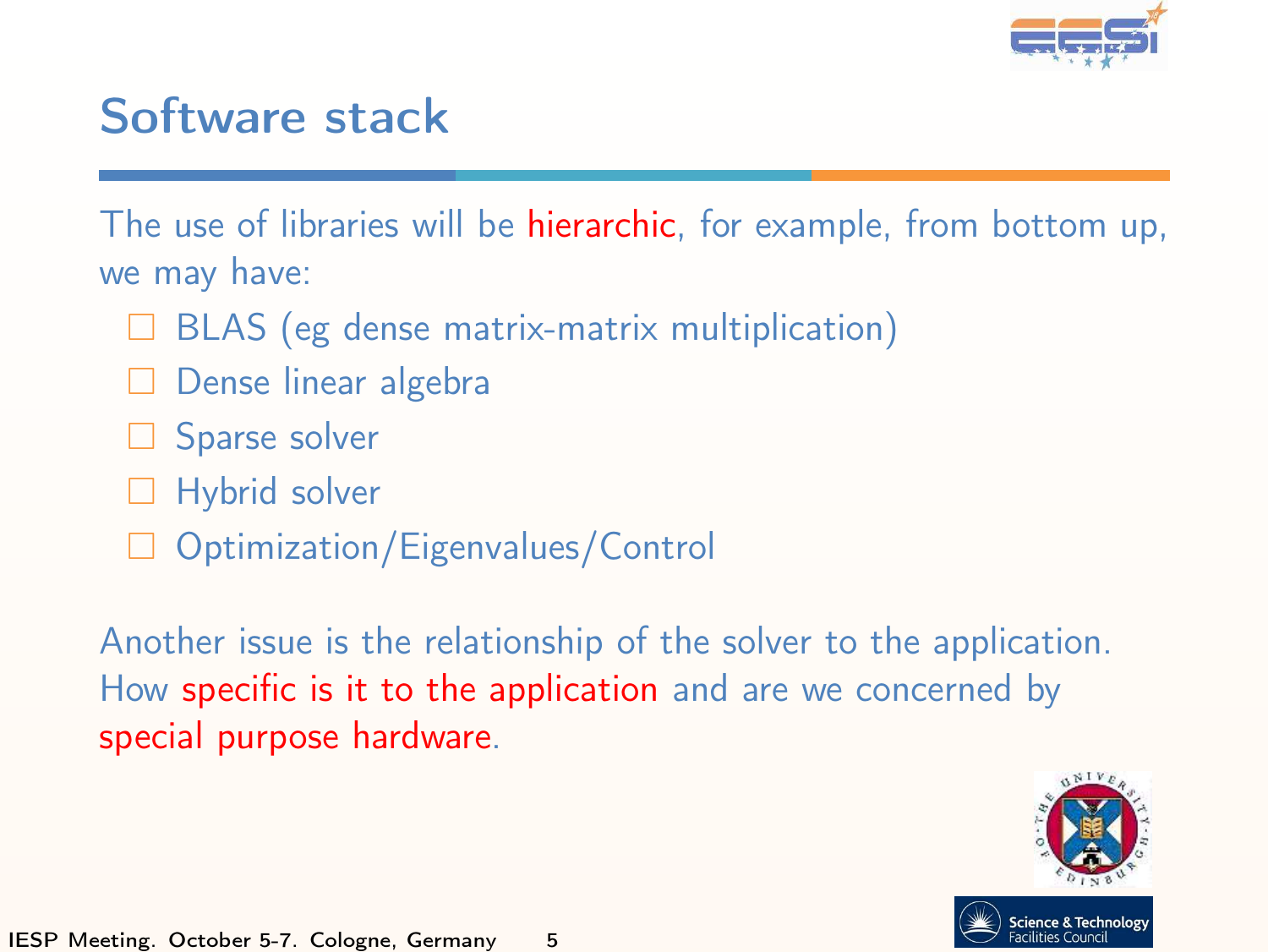

# Algorithmic issues

- $\Box$  Wide range of algorithms depending on functionality, problem, and problem structure
- $\Box$  Hierarchical/Multilevel with several levels of parallelism
- Further levels of parallelism through the software stack
- Reducing synchronisation, say through use of directed acyclic graphs
- Blocking and remapping to avoid data movement
- Communication avoiding/hiding algorithms
- Development of energy aware algorithms
- Dynamic scheduling and load balancing
- Trade-off between speed and accuracy
- $\Box$  Provision of backward error estimates

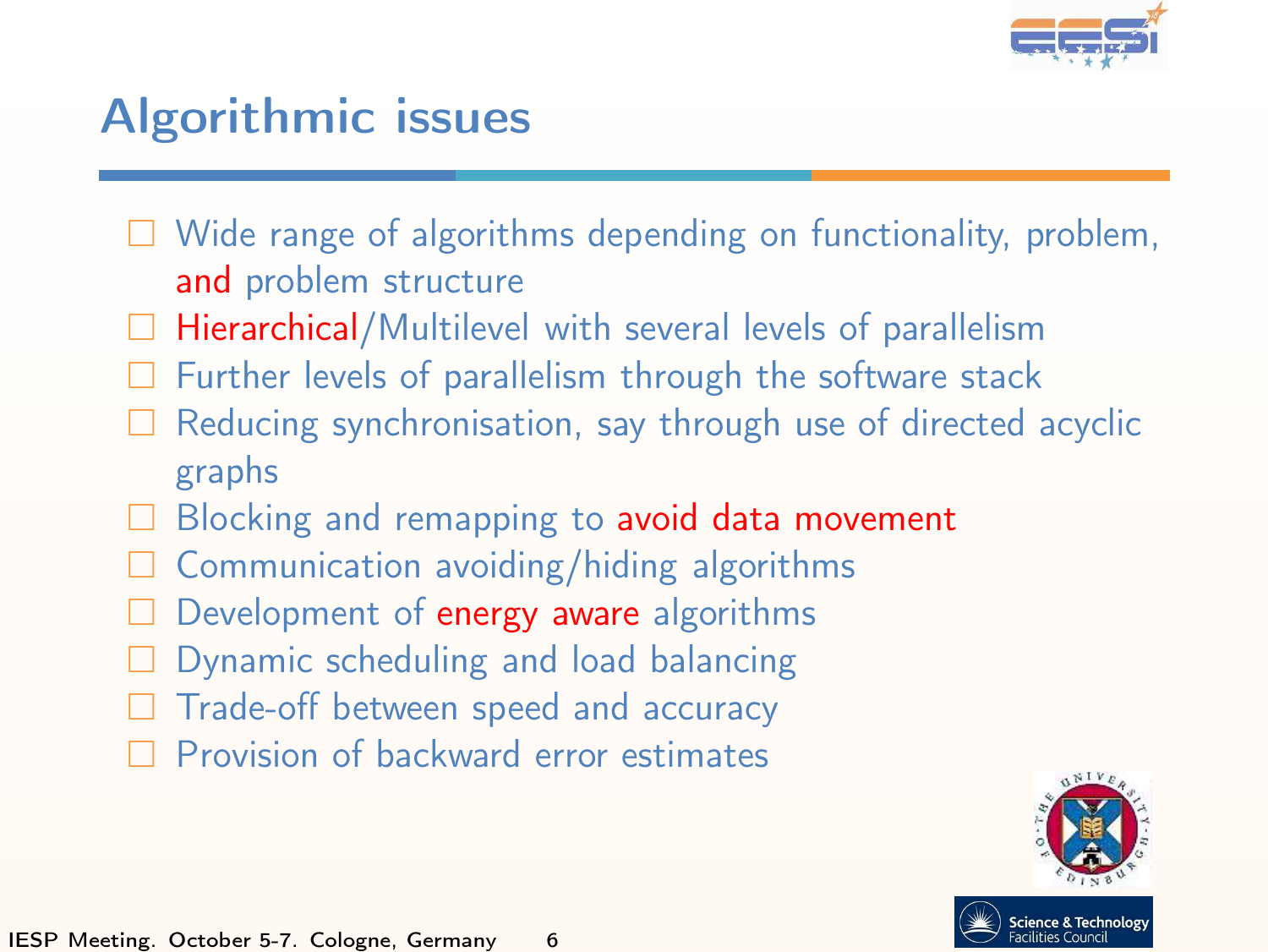

# Software issues

- $\Box$  Interoperability. Library software to be efficient over multiple domains, across machines and over time
- $\Box$  Support action. Need for credible support structure, constant adaptation of libraries to hardware (r)evolution and user needs
- $\Box$  Several decades lifetime. Needed for credibility of software and confidence of users
- $\Box$  Open source with possible commercial exploitation
	- **Nidest dissemination of the software libraries and tools**
	- Leads to further collaborations and enhancement,
	- Preserve possible routes for exploitation (eg. LGPL licence).
- $\Box$  Ease of use
- $\Box$  More complex usage. Inverse problems, stochastic programming

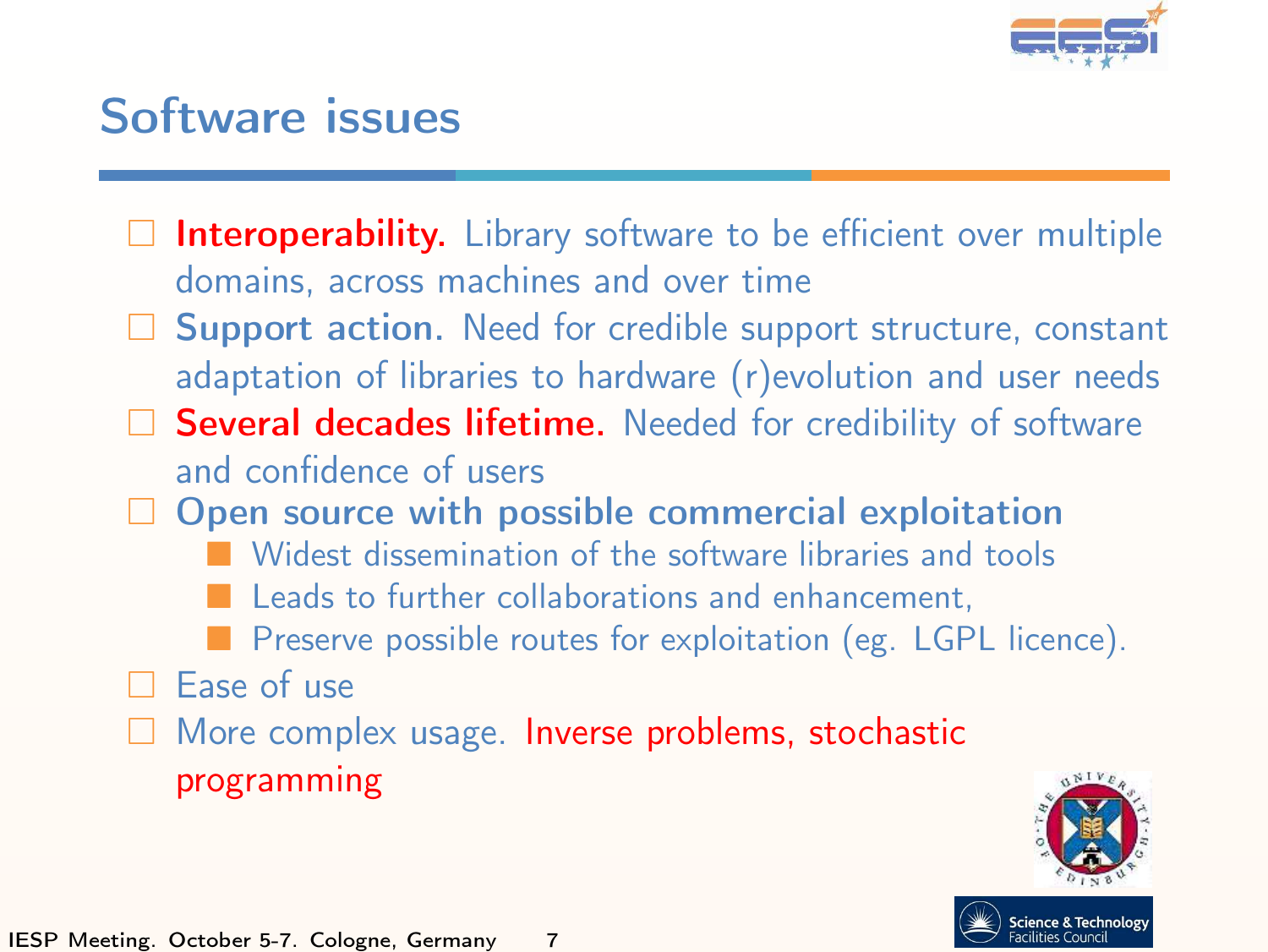

### Generic issues

#### $\Box$  Floating-point issues

- **Accuracy**
- **Reproducibility**
- Mixed-precision arithmetic

#### $\Box$  Programmability

- Higher level interface for applications people.
- Support for multilevel parallelism. MPI/OpenMP  $++$
- **Further developments of MPI**
- **Hardware support for mixed/quad precision?**
- **UPC, co-array Fortran, and similar languages (PGAS)**

#### $\Box$  Performance optimisation

- Autotuning
- Software tools for code generation
- Hardware monitoring and control

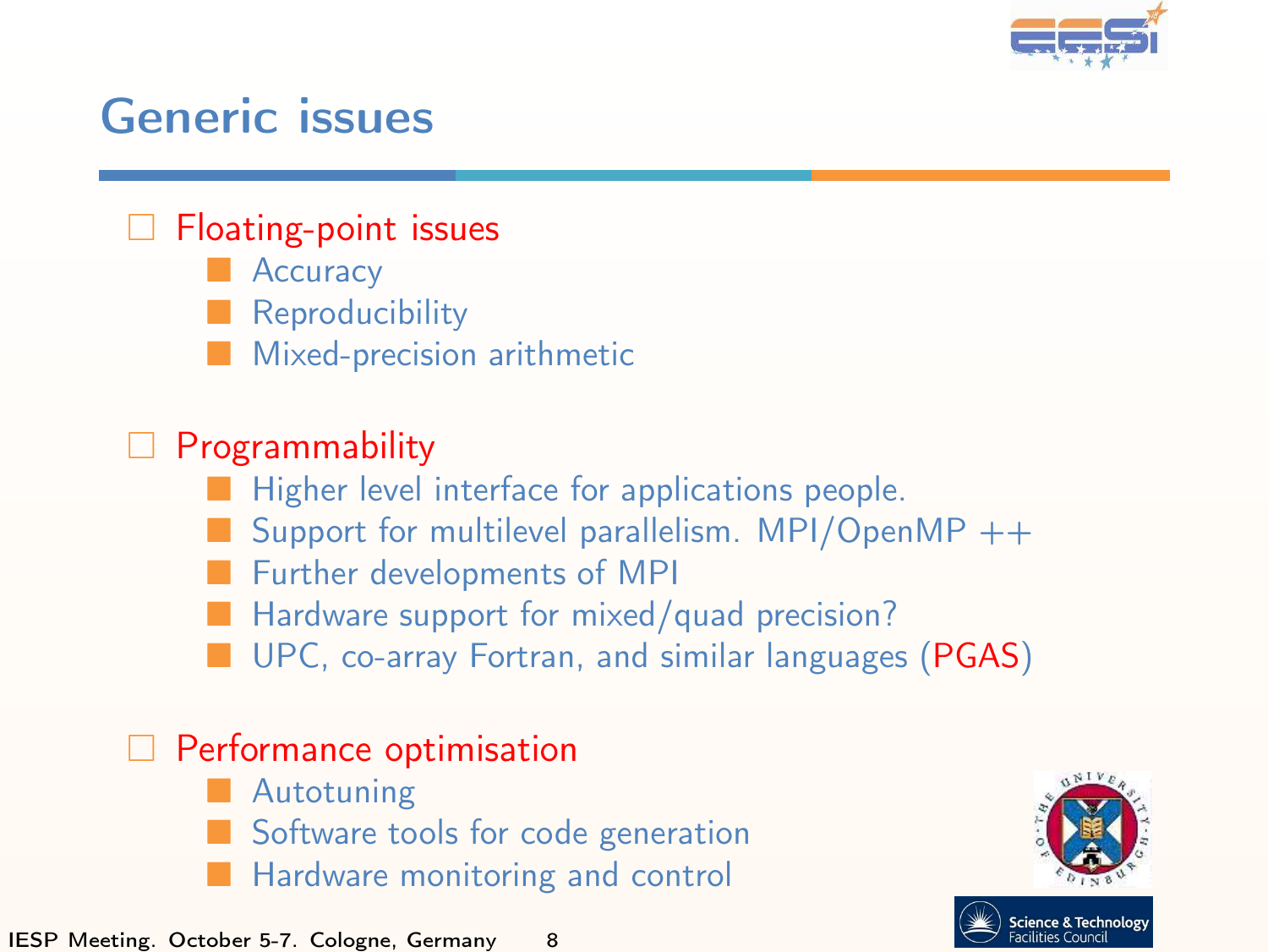

### Fault tolerance

- □ A major concern
- Many algorithms have some inherent fault tolerance
- Difference between MTBF and MTTI
- $\Box$  Need as much help as possible from low level OS/softw/hware
- Need a good FT-MPI
- Checkpointing using FLASH memory
- Recomputation and redundant computation
- Effect on accuracy
- Effect on performance (for example, cost of checkpointing)

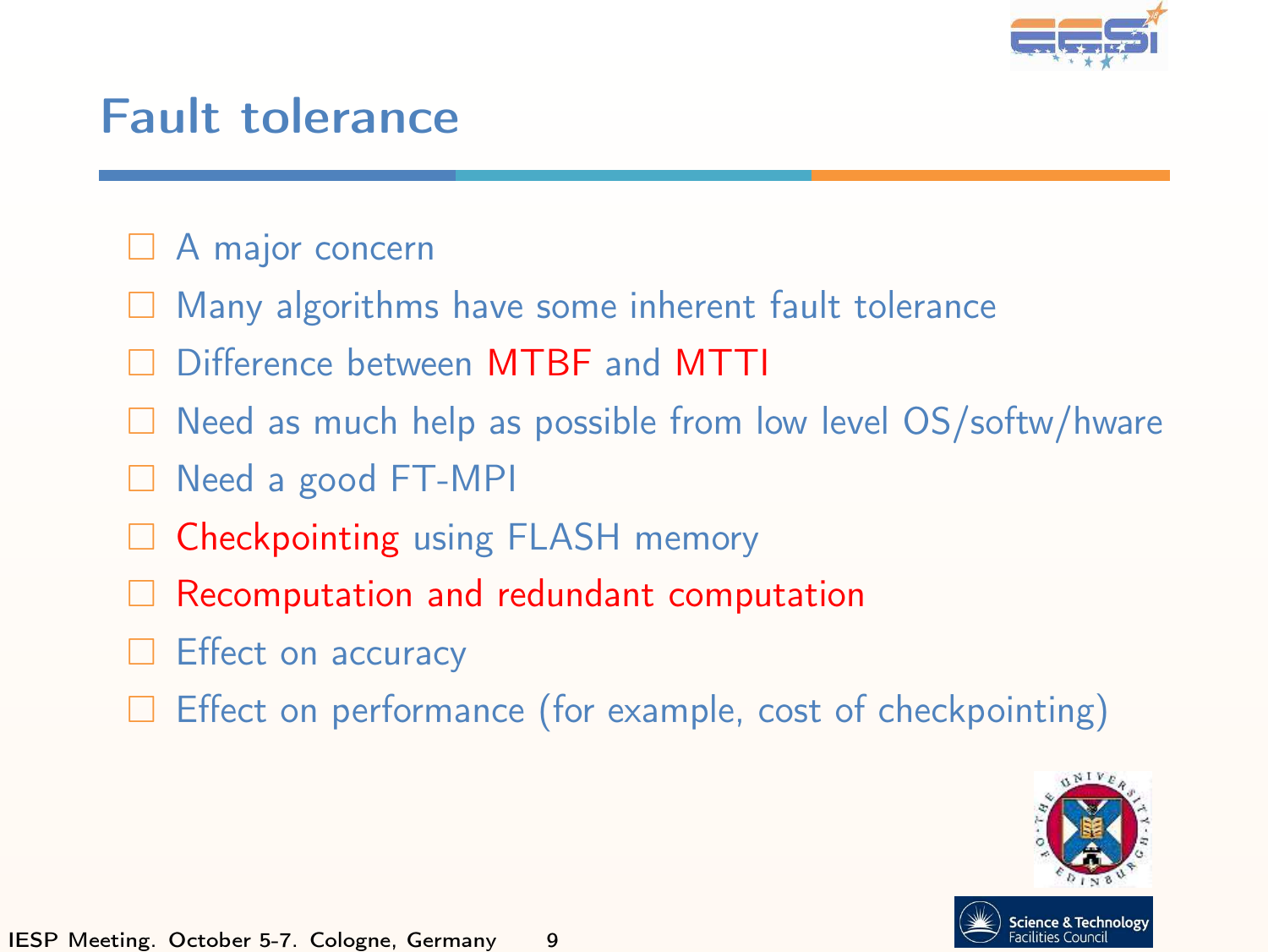

# Uncertainty quantification

#### Occurs at several levels

- Input data
- Modelling of physical phenomena
- **Uncertainty in observed data**
- Approximation of continuous by discrete model
- Solution of resulting equations
- $\blacksquare$  The effect of finite-precision arithmetic

#### $\Box$  Algorithmic tools

- Mixed-precision arithmetic and refinement
- Backward error and software for assessing accuracy

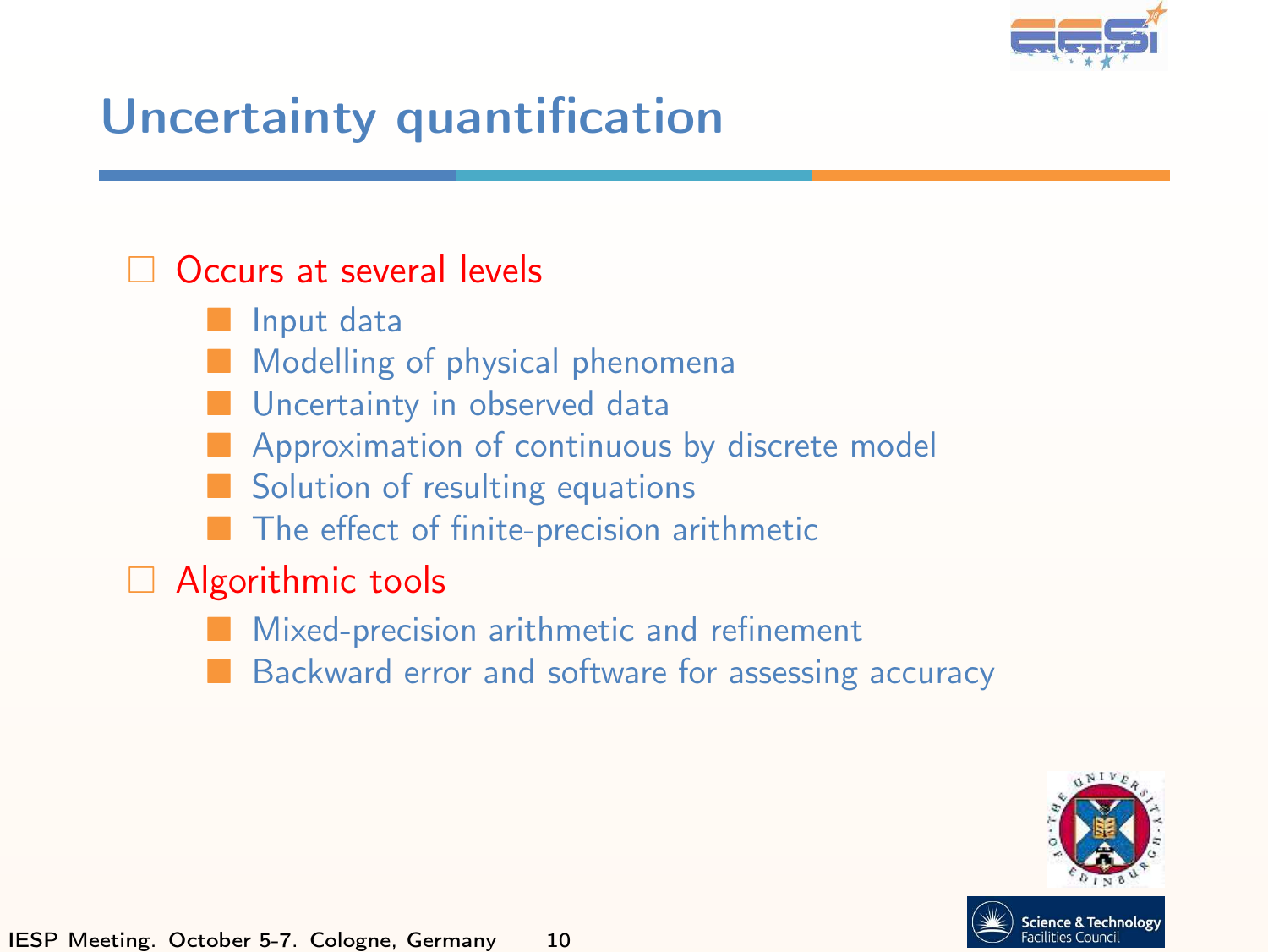

# **Training**

- $\Box$  For the skills necessary to develop the underlying mathematics and numerical algorithms and software
- Training in using programming models
- Training in using basic tools eg partitioning
- $\Box$  To alert users to benefits of using library software
- $\Box$  In the use of tools and library software that will be developed
- □ Relation to DEISA, PRACE, and HPC-Europa

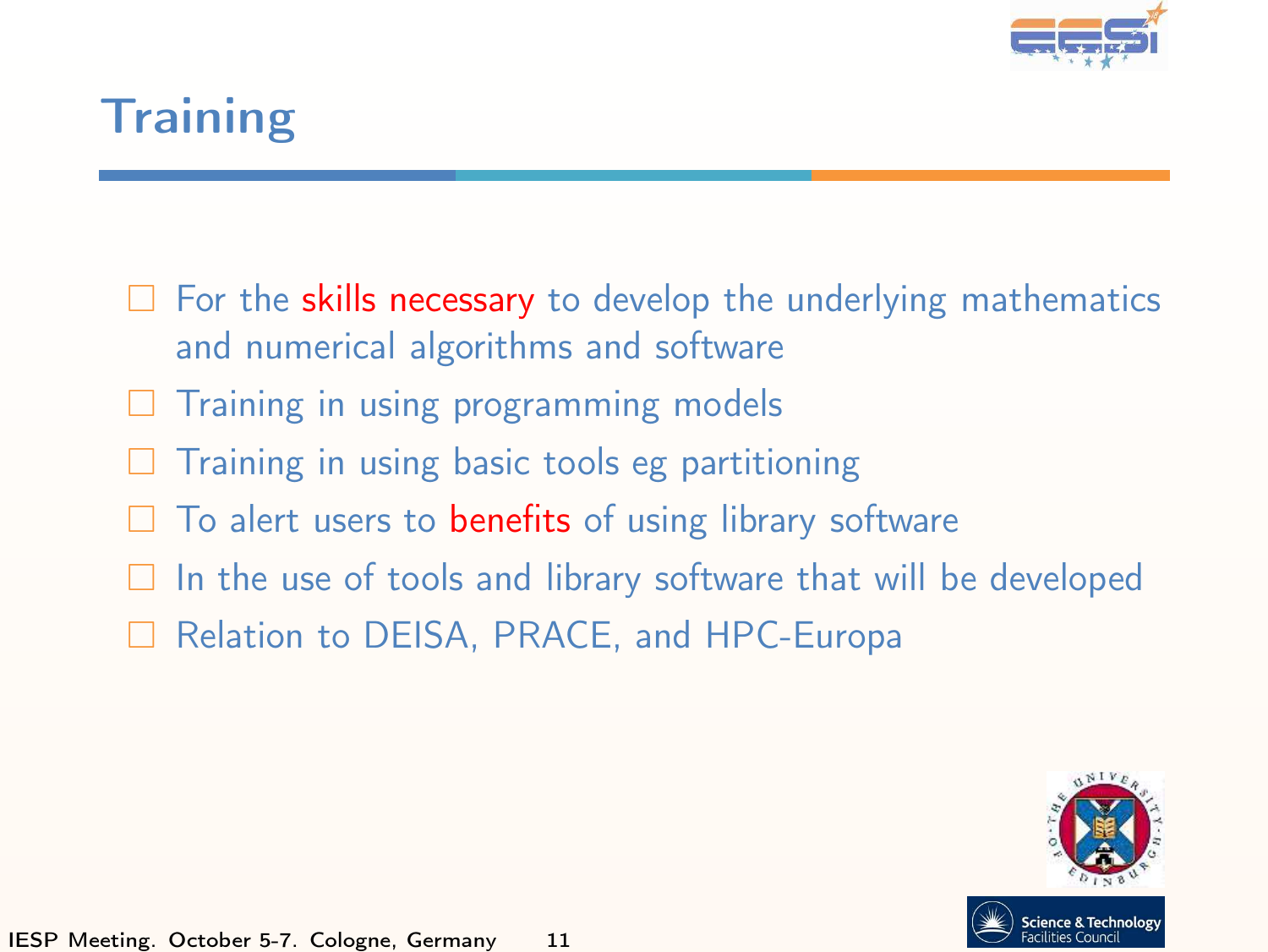

### European Expertise

- $\Box$  Many existing libraries either developed in Europe or significant European input to US-led/international projects
- Often few isolated centres within Europe, more coordinated efforts would be good
- Good involvement in collaborations with international/US researchers

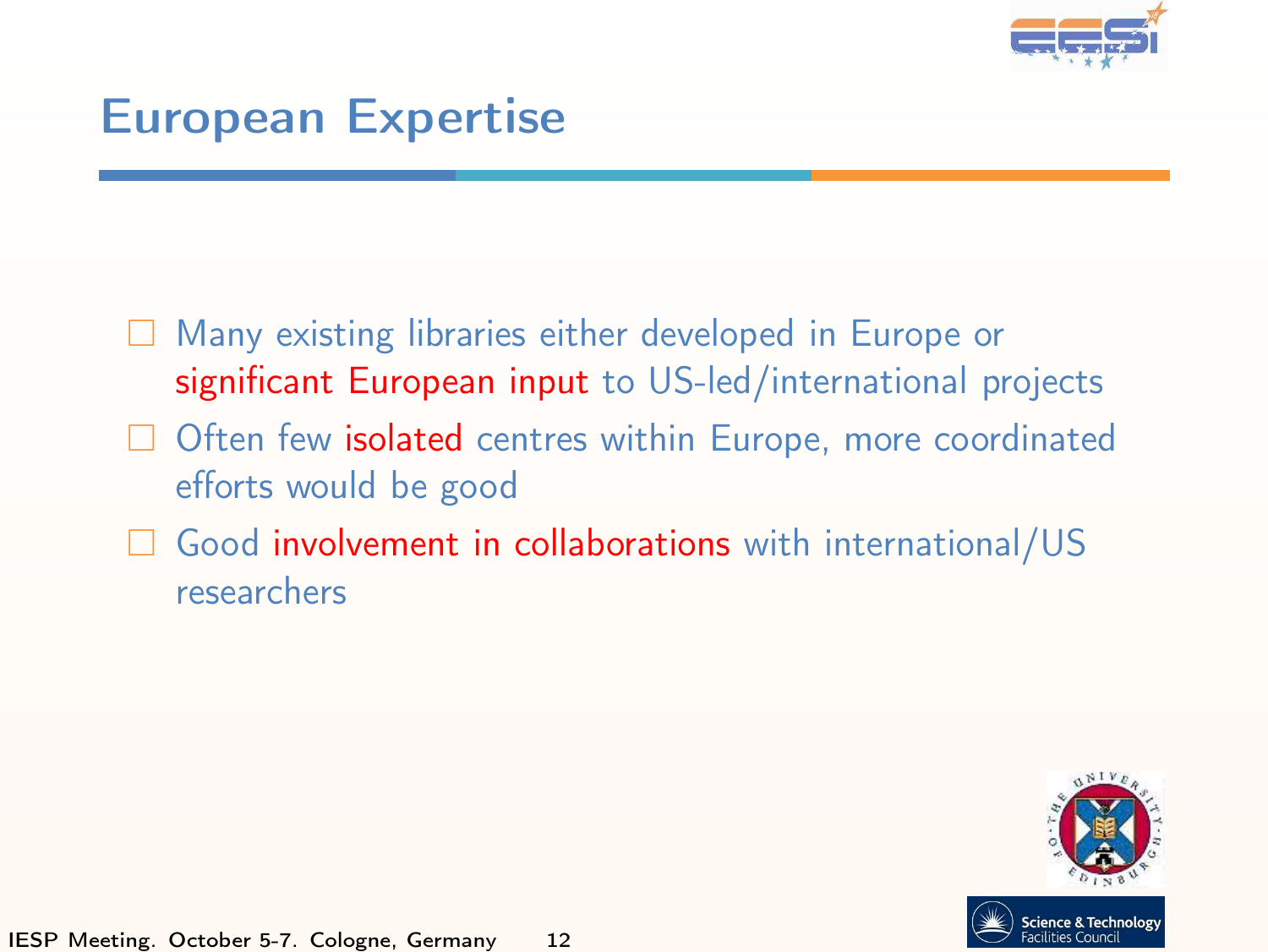

### Main concerns

- $\Box$  Complexity of moving to Exascale domain in terms of parallelism, heterogeneity, complexity of hierarchical structure
- Maintenance of critical mass
- Relatively poor networking of groups. Fragmentation of effort.
- $\Box$  Lack of long-term funding to support the maintenance of software libraries, including porting them to new hardware platforms

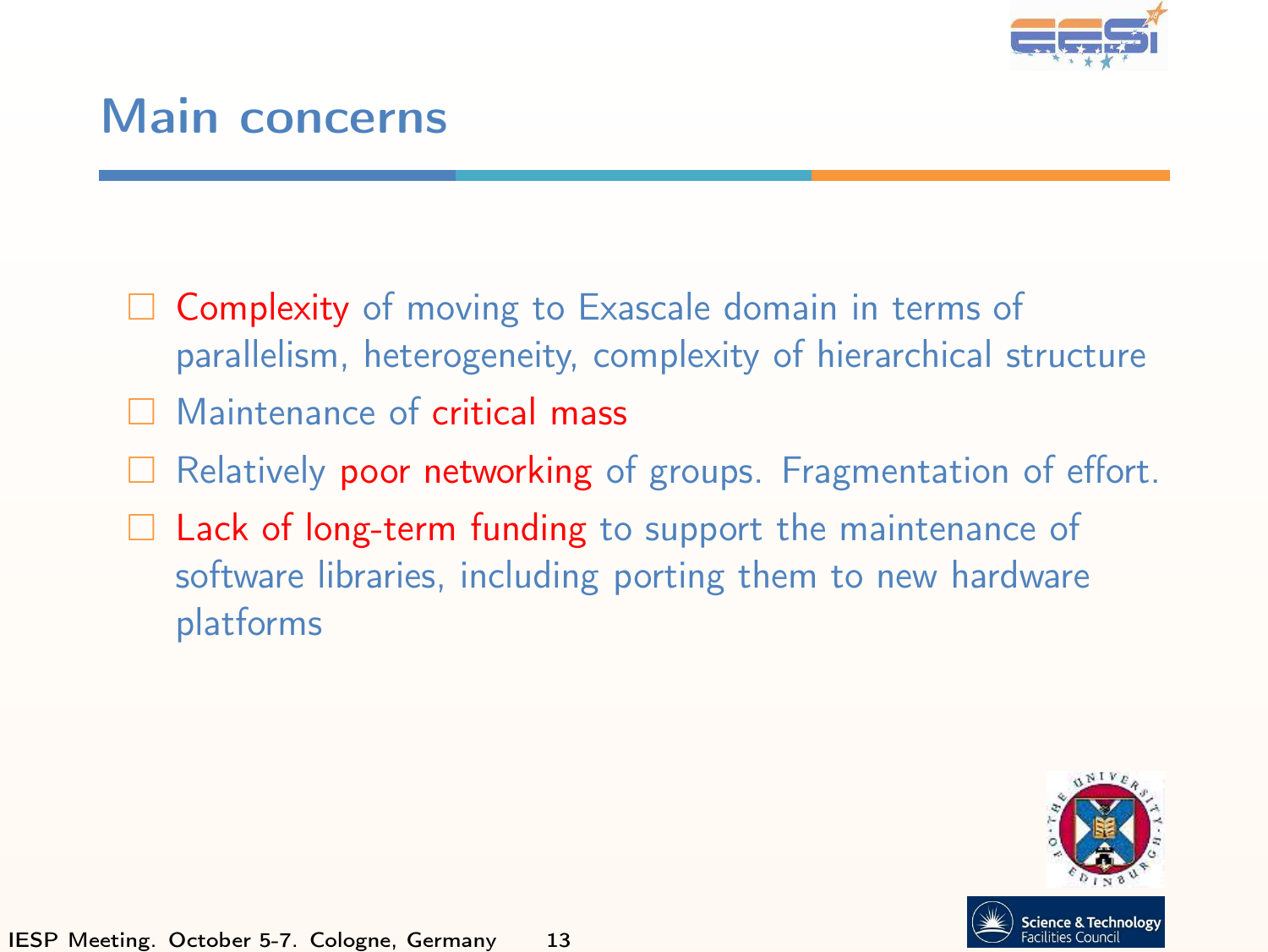

### Trilinos

Contrast current European support with US projects like Trilinos.

- $\Box$  it is a project based on a framework that federates multiple independent subprojects covering many subject areas
- $\Box$  it pays close attention to interoperability
- $\Box$  it attempts to provide maintenance for long term sustainability

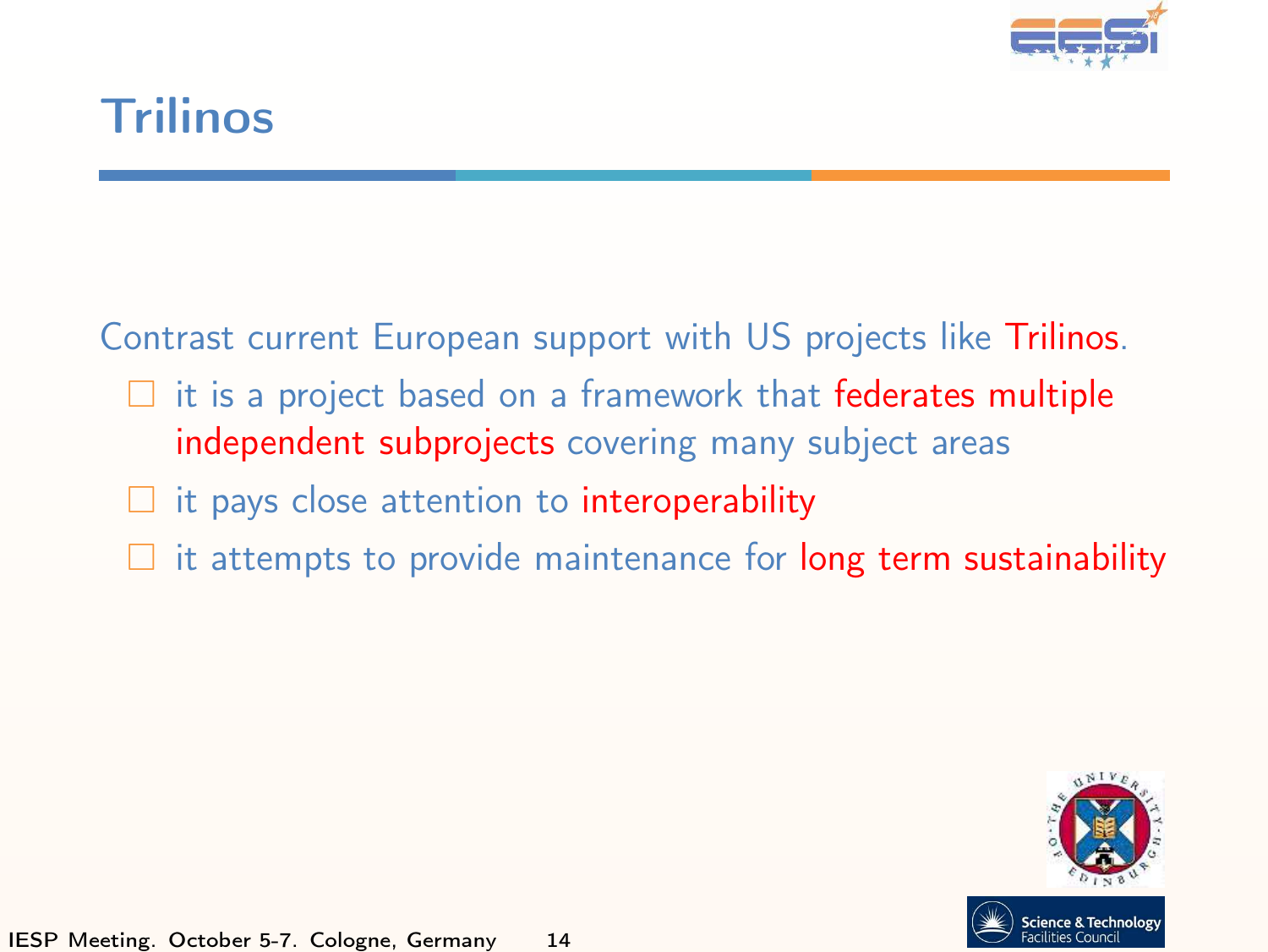

# European Support Needed

- $\Box$  Funding model that secures long term funding for projects to ensure acceptance by user base, maintenance, porting to new architectures
- $\Box$  PhD, Postdoc funding to enable significant development/porting work
- $\Box$  Funding for specific research challenges (targeted calls)
- $\Box$  Provision of Exascale hardware as development platform
- $\Box$  Support for networking and training
- Support for Exascale centre

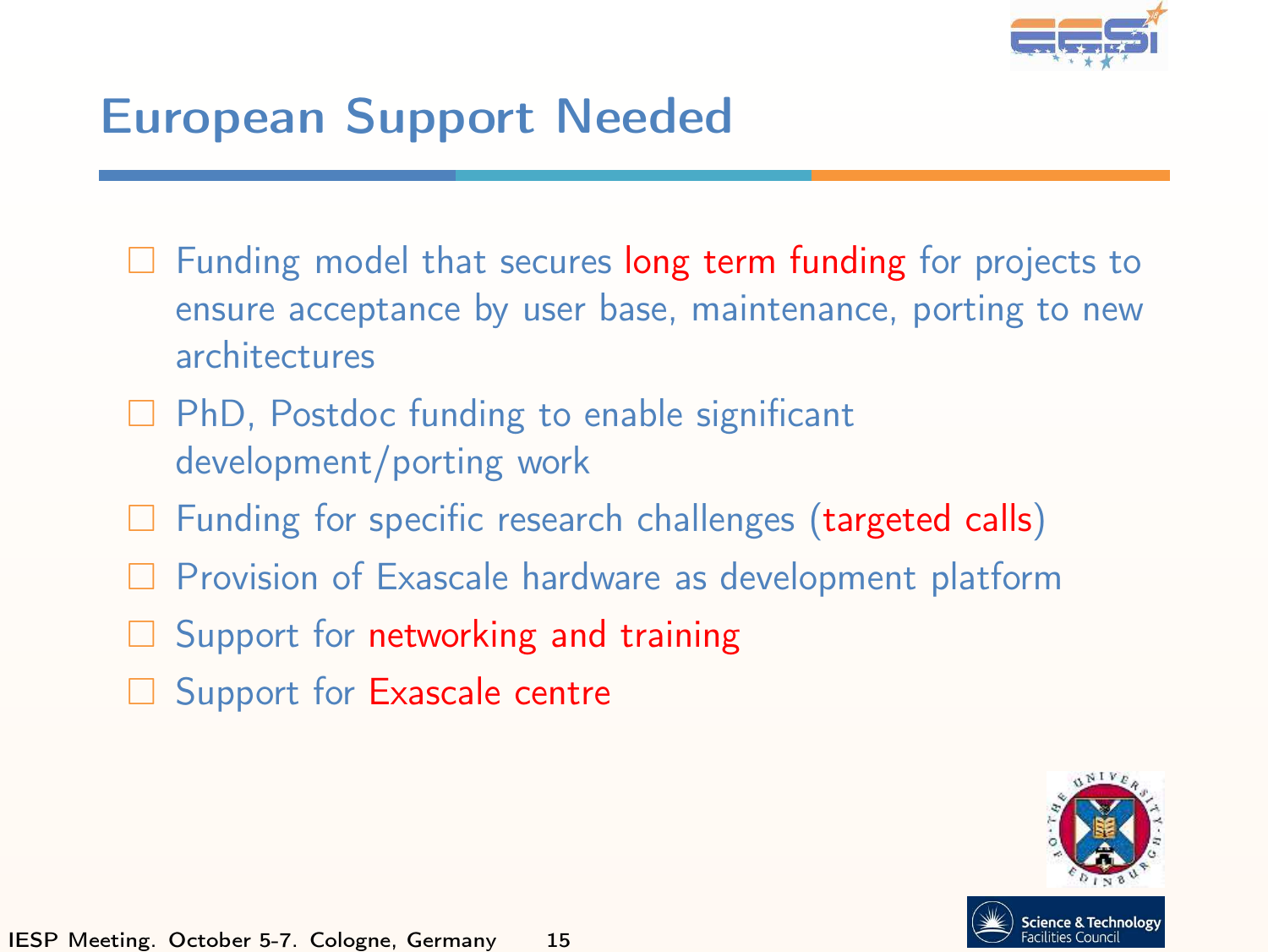

# Quantification of support

#### What we need

- $\Box$  Around 2000 person years of effort
- $\Box$  a little over 10 million euros per year for the 2012-2030 timeframe
- $\Box$  A co-design centre at a cost of roughly 2 million euros a year for the centre and the same for an extensive visitor programme

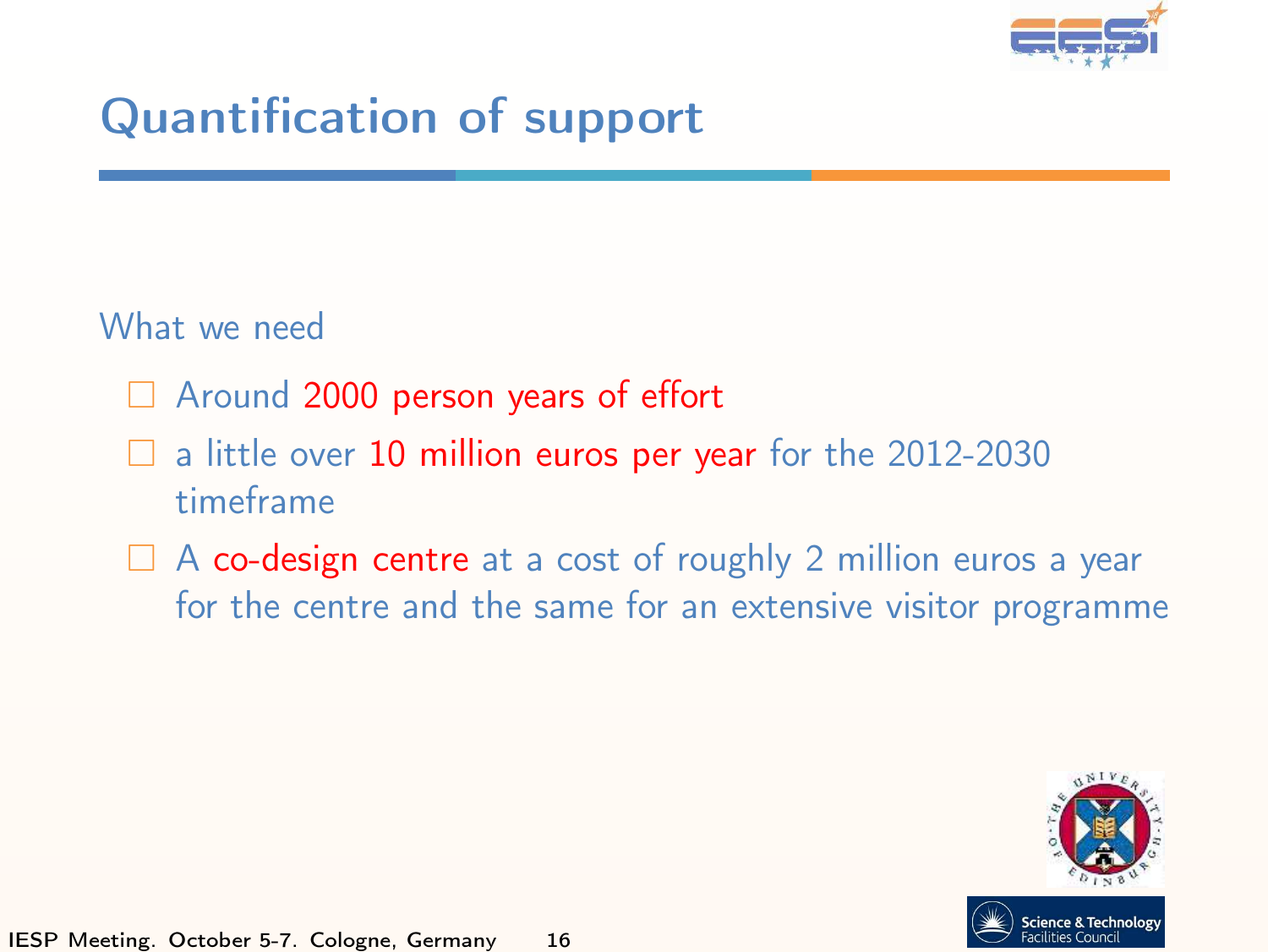

# Putting funding in context

Note that this funding request is **small** relative to costs of Exascale hardware; perhaps \$200 million with around \$20 million per year in electricity costs!

Cost of not doing it is **high**